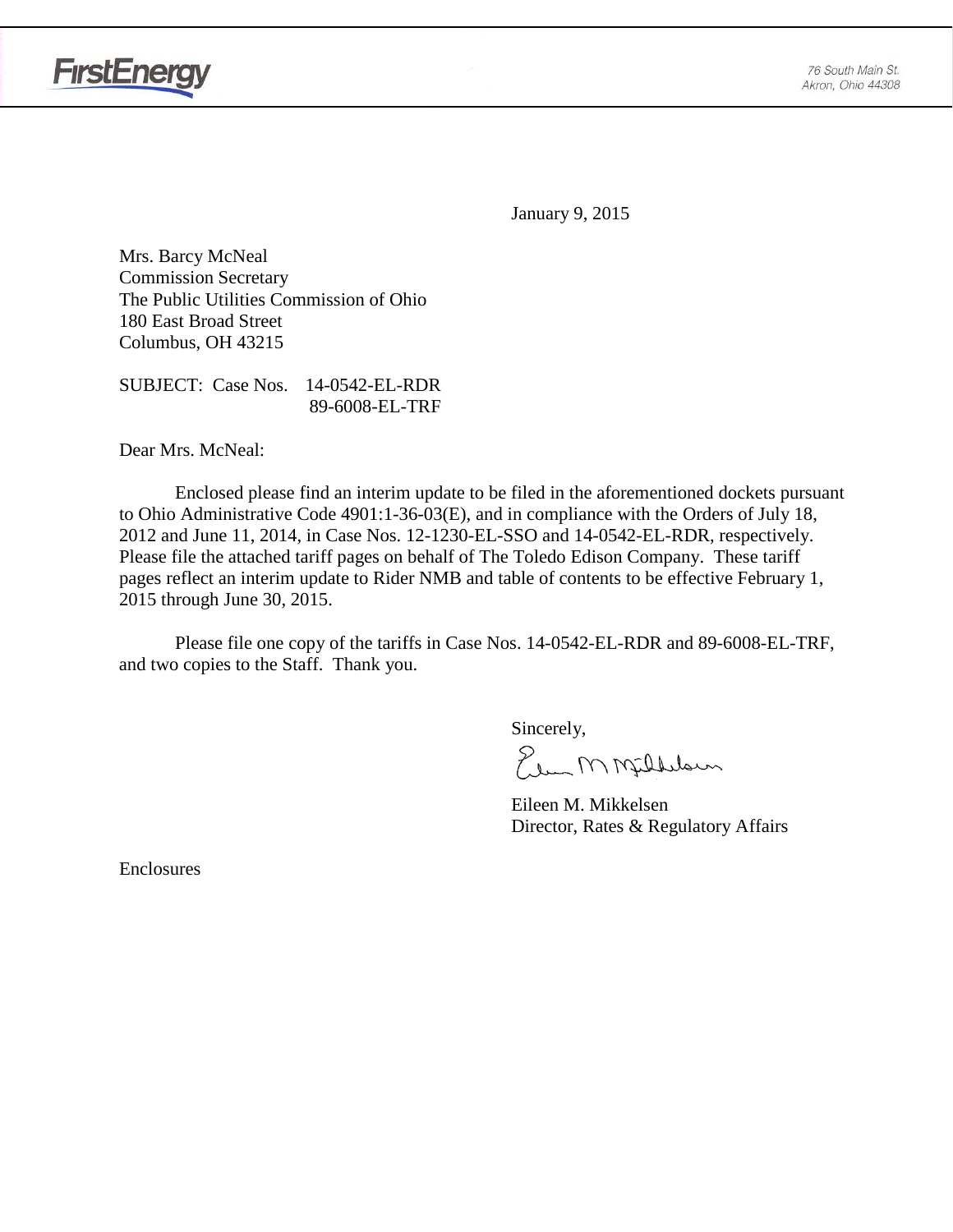### BEFORE THE PUBLIC UTILITIES COMMISSION OF OHIO

 $\lambda$ 

 $\mathcal{L}$  $\mathcal{L}$ ) ) )

**\_\_\_\_\_\_\_\_\_\_\_\_\_\_\_\_\_\_\_\_\_\_\_\_\_\_\_\_\_\_\_\_\_\_\_\_\_\_\_\_\_\_\_\_\_\_\_\_\_\_\_\_\_\_\_\_\_\_\_\_\_\_\_\_\_\_\_\_\_\_**

\_\_\_\_\_\_\_\_\_\_\_\_\_\_\_\_\_\_\_\_\_\_\_\_\_\_\_\_\_\_\_\_\_\_\_\_\_\_\_\_\_\_\_\_\_\_\_\_\_\_\_\_\_\_\_\_\_\_\_\_\_\_\_\_\_\_\_\_\_\_\_

In the Matter of the Review of the Non-Market-Based Services Rider Contained in ) the Tariffs of Ohio Edison Company, The Cleveland Electric Illuminating Company and The Toledo Edison Company

Case No. 14-0542-EL-RDR

## **INTERIM RATE UPDATE TO NON-MARKET-BASED SERVICES RIDER (RIDER NMB) SUBMITTED BY OHIO EDISON COMPANY, THE CLEVELAND ELECTRIC ILLUMINATING COMPANY AND THE TOLEDO EDISON COMPANY**

James W. Burk (0043808) Counsel of Record Carrie M. Dunn FIRSTENERGY SERVICE COMPANY 76 South Main Street Akron, OH 44308 (330) 384-5861 (330) 384-3875 (fax) [burkj@firstenergycorp.com](mailto:burkj@firstenergycorp.com) [cdunn@firstenergycorp.com](mailto:cdunn@firstenergycorp.com) *Attorneys for Ohio Edison Company, The Cleveland Electric Illuminating Company, and The Toledo Edison Company*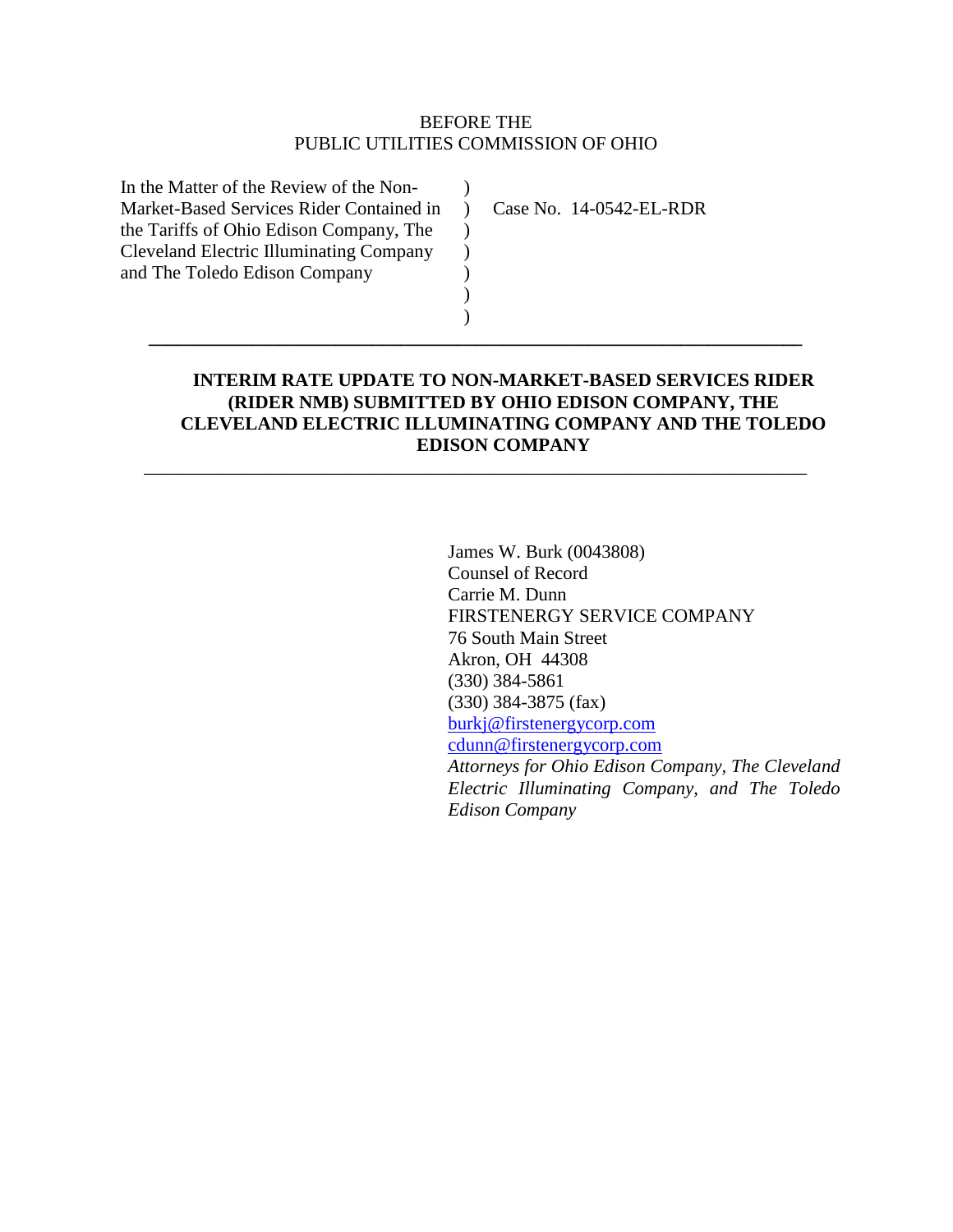Pursuant to the schedule agreed to with Commission Staff ("Staff") and Ohio Administrative Code 4901:1-36-03(E), and in compliance with the Orders of July 18, 2012 and June 11, 2014, in Case Nos. 12-1230-EL-SSO and 14-0542-EL-RDR, respectively, Ohio Edison Company, The Cleveland Electric Illuminating Company ("CEI") and The Toledo Edison Company (collectively, "Companies") hereby submit the attached tariff pages marked as Exhibit A and incorporated herein, which reflect an interim update to Rider NMB and corresponding update to the effective date in the table of contents for each of the Companies to be effective February 1, 2015 through June 30, 2015.

**Now Therefore,** having complied with the Commission's Orders, the Companies request the Commission to approve this Interim Update of Rider NMB and the tariff pages attached as Exhibit A as filed, and waive any of its rules as may be necessary to permit the attached tariff pages to become effective on or before February 1, 2015.

Respectfully submitted,

 */s/ James W. Burk* James W. Burk (0043808) Counsel of Record Carrie M. Dunn FIRSTENERGY SERVICE COMPANY 76 South Main Street Akron, OH 44308 (330) 384-5861 (330) 384-3875 (fax) burkj@firstenergycorp.com cdunn@firstenergycorp.com *Attorneys for Ohio Edison Company, The Cleveland Electric Illuminating Company, and The Toledo Edison Company*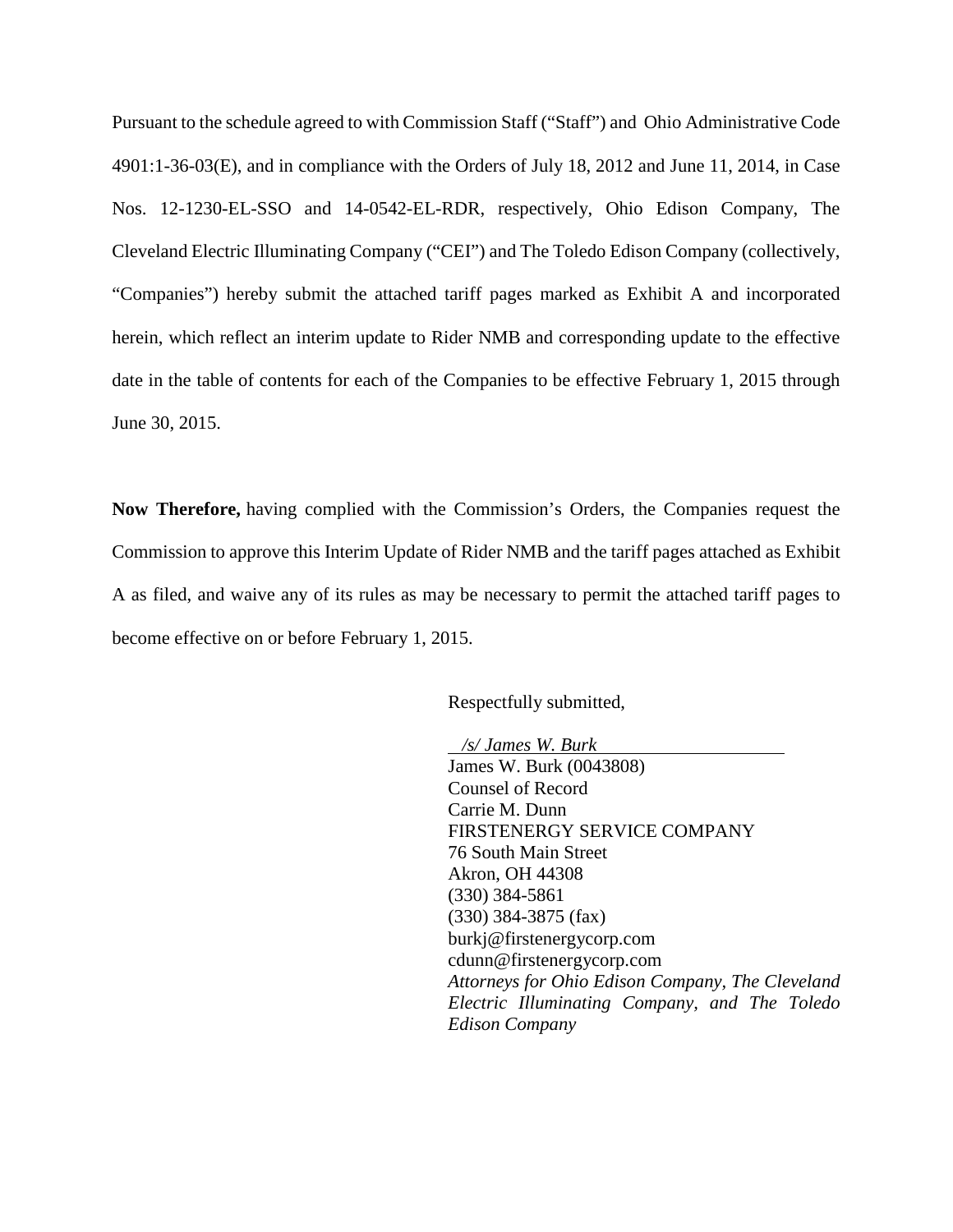#### **TABLE OF CONTENTS**

The following rates, rules and regulations for electric service are applicable throughout the Company's service territory except as noted.

|                                                      | <b>Sheet</b>   | <b>Effective</b><br><b>Date</b> |
|------------------------------------------------------|----------------|---------------------------------|
| <b>TABLE OF CONTENTS</b>                             | 1              | $02 - 01 - 15$                  |
| <b>DEFINITION OF TERRITORY</b>                       | 3              | $01 - 23 - 09$                  |
| <b>ELECTRIC SERVICE REGULATIONS</b>                  | $\overline{4}$ | 12-04-09                        |
| <b>ELECTRIC SERVICE SCHEDULES</b>                    |                |                                 |
| Residential Service (Rate "RS")                      | 10             | $01 - 23 - 09$                  |
| General Service - Secondary (Rate "GS")              | 20             | 01-23-09                        |
| General Service - Primary (Rate "GP")                | 21             | 01-23-09                        |
| General Service - Subtransmission (Rate "GSU")       | 22             | 01-23-09                        |
| General Service - Transmission (Rate "GT")           | 23             | 01-23-09                        |
| <b>Street Lighting Provisions</b>                    | 30             | 01-23-09                        |
| Street Lighting (Rate "STL")                         | 31             | 06-01-09                        |
| Traffic Lighting (Rate "TRF")                        | 32             | 01-23-09                        |
| Private Outdoor Lighting (Rate "POL")                | 33             | 06-01-09                        |
| <b>MISCELLANEOUS CHARGES</b>                         | 75             | 07-05-12                        |
| <b>OTHER SERVICE</b>                                 |                |                                 |
| <b>Partial Service</b>                               | 52             | $01 - 01 - 06$                  |
| Residential Renewable Energy Credit Purchase Program | 60             | 10-01-09                        |
| <b>Cogeneration and Small Power Producer</b>         | 70             | $01 - 01 - 03$                  |
| <b>Interconnection Tariff</b>                        | 76             | $01 - 01 - 09$                  |
| <b>PIPP Customer Discount</b>                        | 80             | 06-01-14                        |

Filed pursuant to Orders dated August 25, 2010, July 18, 2012, August 21, 2013 and June 11, 2014, in Case Nos. 10-388-EL-SSO,12-1230-EL-SSO, 14-542-EL-RDR before The Public Utilities Commission of Ohio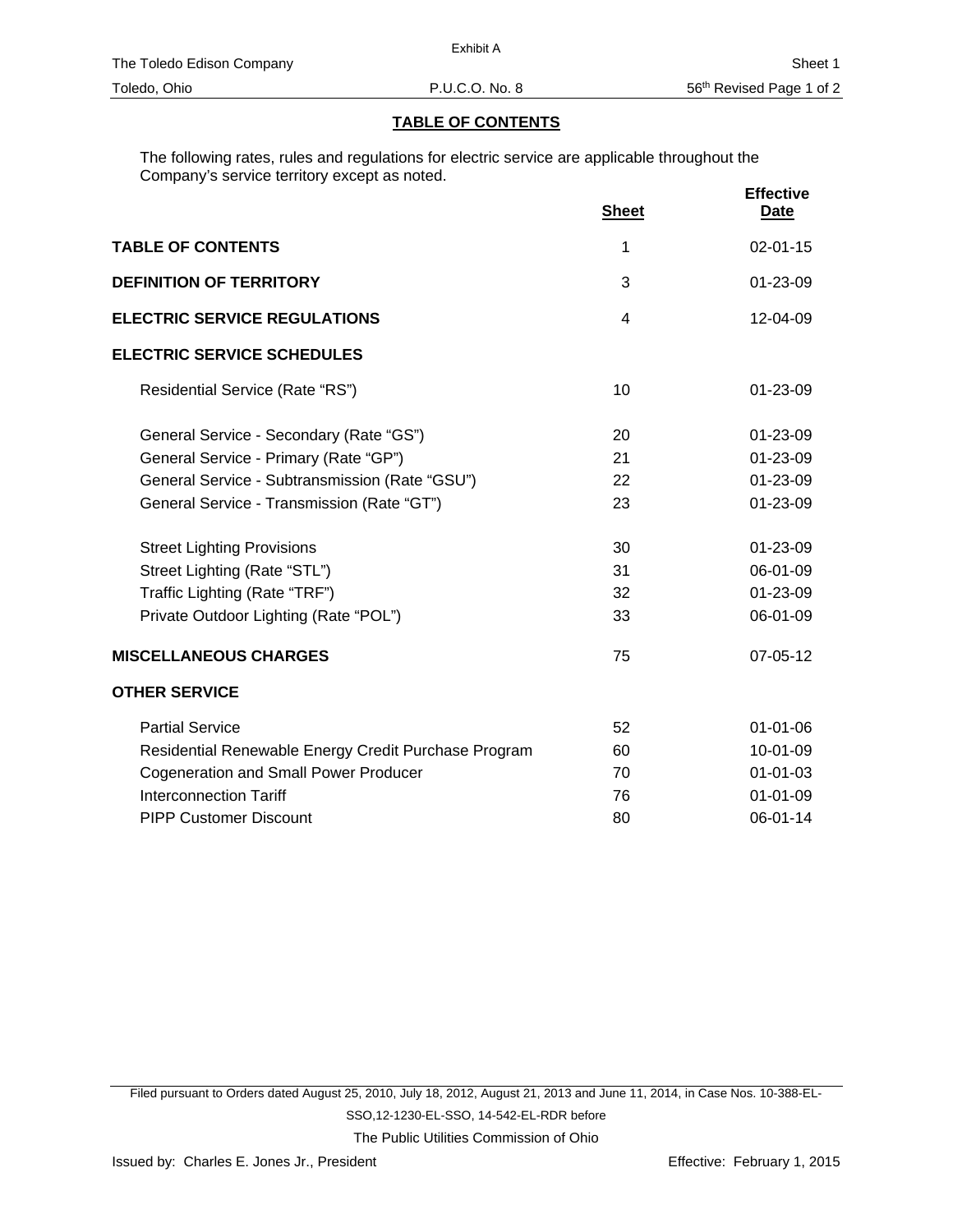# **TABLE OF CONTENTS**

| <b>RIDERS</b>                                          | <b>Sheet</b> | <b>Effective</b><br>Date |
|--------------------------------------------------------|--------------|--------------------------|
| Summary                                                | 80           | 06-01-14                 |
| <b>Residential Distribution Credit</b>                 | 81           | $05 - 21 - 10$           |
| <b>Transmission and Ancillary Services</b>             | 83           | 09-10-10                 |
| <b>Alternative Energy Resource</b>                     | 84           | $01 - 01 - 15$           |
| <b>School Distribution Credit</b>                      | 85           | 06-01-09                 |
| <b>Business Distribution Credit</b>                    | 86           | 01-23-09                 |
| <b>Hospital Net Energy Metering</b>                    | 87           | 10-27-09                 |
| Economic Development (4a)                              | 88           | 01-23-09                 |
| <b>Universal Service</b>                               | 90           | $01 - 01 - 15$           |
| State kWh Tax                                          | 92           | 01-23-09                 |
| Net Energy Metering                                    | 93           | 10-27-09                 |
| Delta Revenue Recovery                                 | 96           | $01 - 01 - 15$           |
| Demand Side Management                                 | 97           | $01 - 01 - 15$           |
| Reasonable Arrangement                                 | 98           | 06-01-09                 |
| <b>Distribution Uncollectible</b>                      | 99           | $01 - 01 - 15$           |
| Economic Load Response Program                         | 101          | 06-01-14                 |
| Optional Load Response Program                         | 102          | 06-01-14                 |
| <b>Generation Cost Reconciliation</b>                  | 103          | $01 - 01 - 15$           |
| Fuel                                                   | 105          | 12-14-09                 |
| Advanced Metering Infrastructure / Modern Grid         | 106          | $01 - 01 - 15$           |
| Line Extension Cost Recovery                           | 107          | $01 - 01 - 15$           |
| Delivery Service Improvement                           | 108          | $01 - 01 - 12$           |
| <b>PIPP Uncollectible</b>                              | 109          | $01 - 01 - 15$           |
| Non-Distribution Uncollectible                         | 110          | $01 - 01 - 15$           |
| <b>Experimental Real Time Pricing</b>                  | 111          | 06-01-14                 |
| <b>Experimental Critical Peak Pricing</b>              | 113          | 06-01-14                 |
| <b>Generation Service</b>                              | 114          | 06-01-14                 |
| Demand Side Management and Energy Efficiency           | 115          | $01 - 01 - 15$           |
| <b>Economic Development</b>                            | 116          | $01 - 01 - 15$           |
| <b>Deferred Generation Cost Recovery</b>               | 117          | 06-01-09                 |
| <b>Deferred Fuel Cost Recovery</b>                     | 118          | 06-21-13                 |
| Non-Market-Based Services                              | 119          | $02 - 01 - 15$           |
| <b>Residential Deferred Distribution Cost Recovery</b> | 120          | $01 - 01 - 12$           |
| Non-Residential Deferred Distribution Cost Recovery    | 121          | $01 - 01 - 12$           |
| <b>Residential Electric Heating Recovery</b>           | 122          | $01 - 01 - 15$           |
| <b>Residential Generation Credit</b>                   | 123          | $10-31-14$               |
| <b>Delivery Capital Recovery</b>                       | 124          | 12-01-14                 |
| Phase-In Recovery                                      | 125          | $01 - 01 - 15$           |
| Automated Meter Opt Out                                | 128          | $01 - 01 - 15$           |

Filed pursuant to Orders dated August 25, 2010, July 18, 2012, August 21, 2013 and June 11, 2014, in Case Nos. 10-388-EL-SSO,12-1230-EL-SSO, 14-542-EL-RDR before

The Public Utilities Commission of Ohio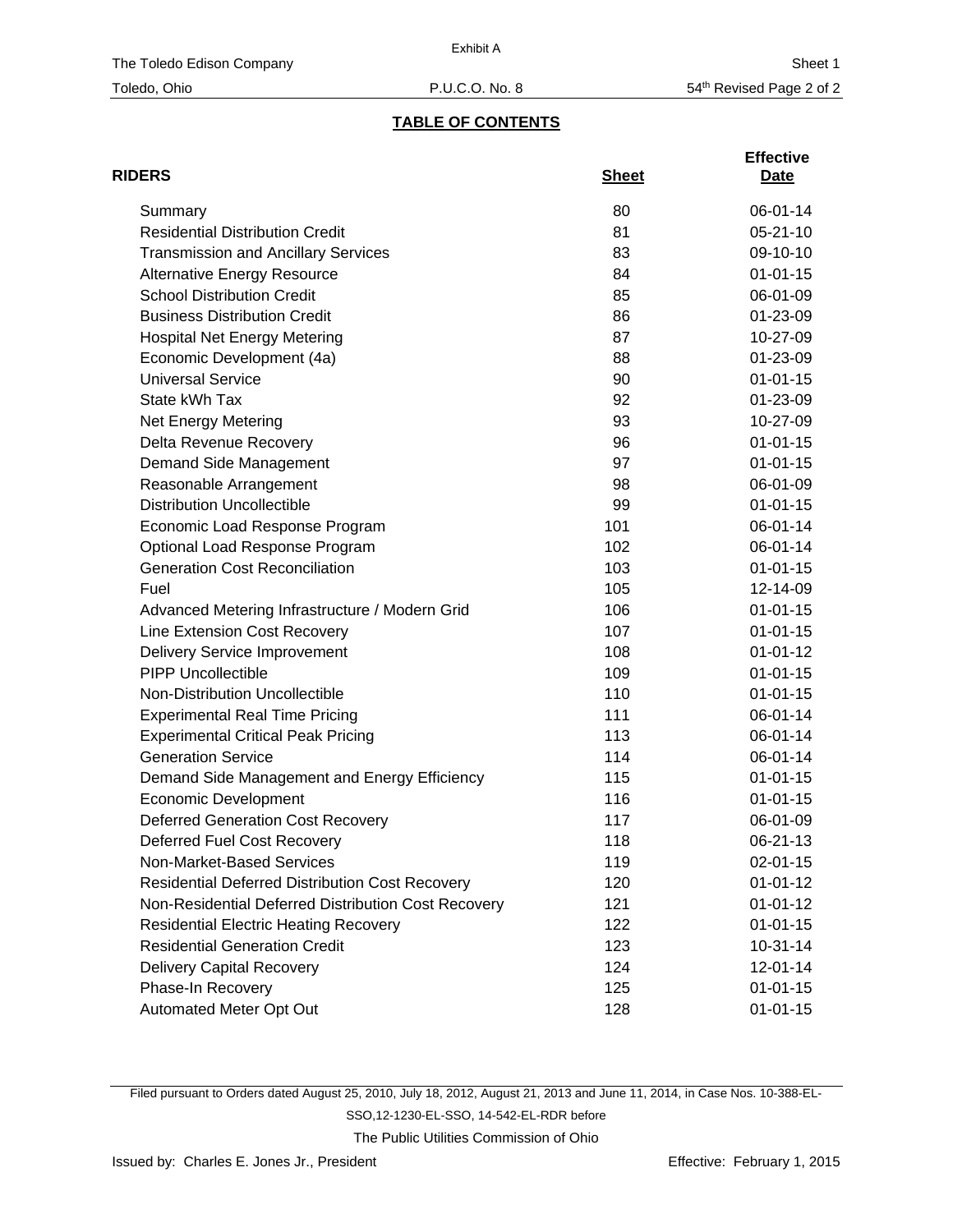#### **RIDER NMB Non-Market-Based Services Rider**

- **BU** = Forecasted billing units for the Computation Period for each rate schedule.
- **CAT** = The Commercial Activity Tax rate as established in Section 5751.03 of the Ohio Revised Code.

#### **NMB charges:**

| RS (all kWhs, per kWh)          | 0.8004c  |
|---------------------------------|----------|
| GS* (per kW of Billing Demand)  | \$2.0989 |
| GP* (per kW of Billing Demand)  | \$2.6279 |
| GSU (per kVa of Billing Demand) | \$2.9909 |
| GT (per kVa of Billing Demand)  | \$2.6757 |
| STL (all kWhs, per kWh)         | 0.0000c  |
| TRF (all kWhs, per kWh)         | 0.3311c  |
| POL (all kWhs, per kWh)         | 0.0000C  |

Separately metered outdoor recreation facilities owned by non-profit, governmental and educational institutions, such as athletic fields, served under Rate GS or GP, primarily for lighting purposes, will be charged per the NMB charge applicable to Rate Schedule POL.

#### **RIDER UPDATES:**

The charges contained in this Rider shall be updated and reconciled on an annual basis. The Company will file with the PUCO a request for approval of the Rider NMB charges on or before May 1 of each year which, shall become effective on a service rendered basis on July 1 through June 30 of the subsequent year, unless otherwise ordered by the Commission.

The Public Utilities Commission of Ohio